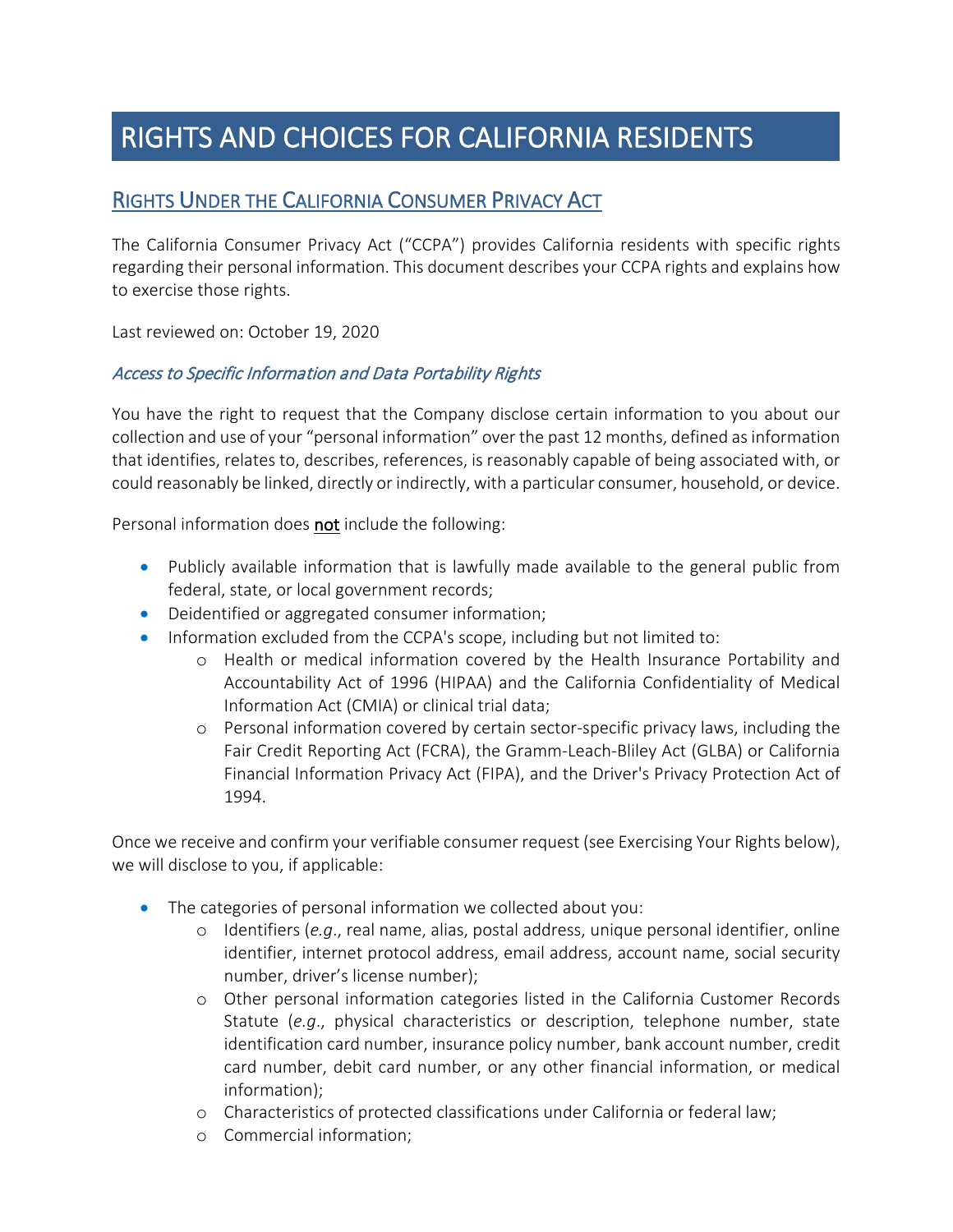- o Internet or other similar network activity;
- o Professional or employment-related information (for employees or contractors);
- o Education information (for employees or contractors).
- The categories of sources for the personal information we collected about you:
	- o Directly from you when you provide information electronically, by phone, or by mail;
	- o Our affiliates and business partners;
	- o Our agents;
	- o Lead vendors to whom you have provided your information;
	- o Client referrals;
	- o Users' browsers;
	- o Marketing vendors and advertising networks; and
	- o Social media, if you provide us information on social media platforms.
- Our business or commercial purpose for collecting, using, or selling that personal information; for example:
	- o Provide you products and services;
	- o Address your inquiries;
	- o Process transactions;
	- o Pay agent commissions;
	- o Tailor the content and information that we may send or display to you;
	- o Where permitted, for marketing and promotional purposes, such as to provide information to you about the products and services we offer;
	- o Analyze use of our products and services, where permitted by law;
	- o Develop new products and services;
	- o Provide and personalize our services;
	- o Comply with legal obligations;
	- o Protect our rights, property, and safety or the rights, property, and safety of others;
	- o As described to you when collecting your personal information or as otherwise set forth in applicable law;
	- o Evaluate or conduct a merger, divestiture, restructuring, reorganization, dissolution, or other sale or transfer of some or all of our assets, whether as a going concern or as part of bankruptcy, liquidation, or similar proceeding, in which personal information held by us about our customers is among the assets transferred.
- The categories of third parties with whom we share that personal information:
	- o Our affiliates and business partners;
	- o Our agents;
	- o Lead buyers;
	- o Service providers;
	- o Insurance carriers:
	- o Marketing vendors and advertising networks; and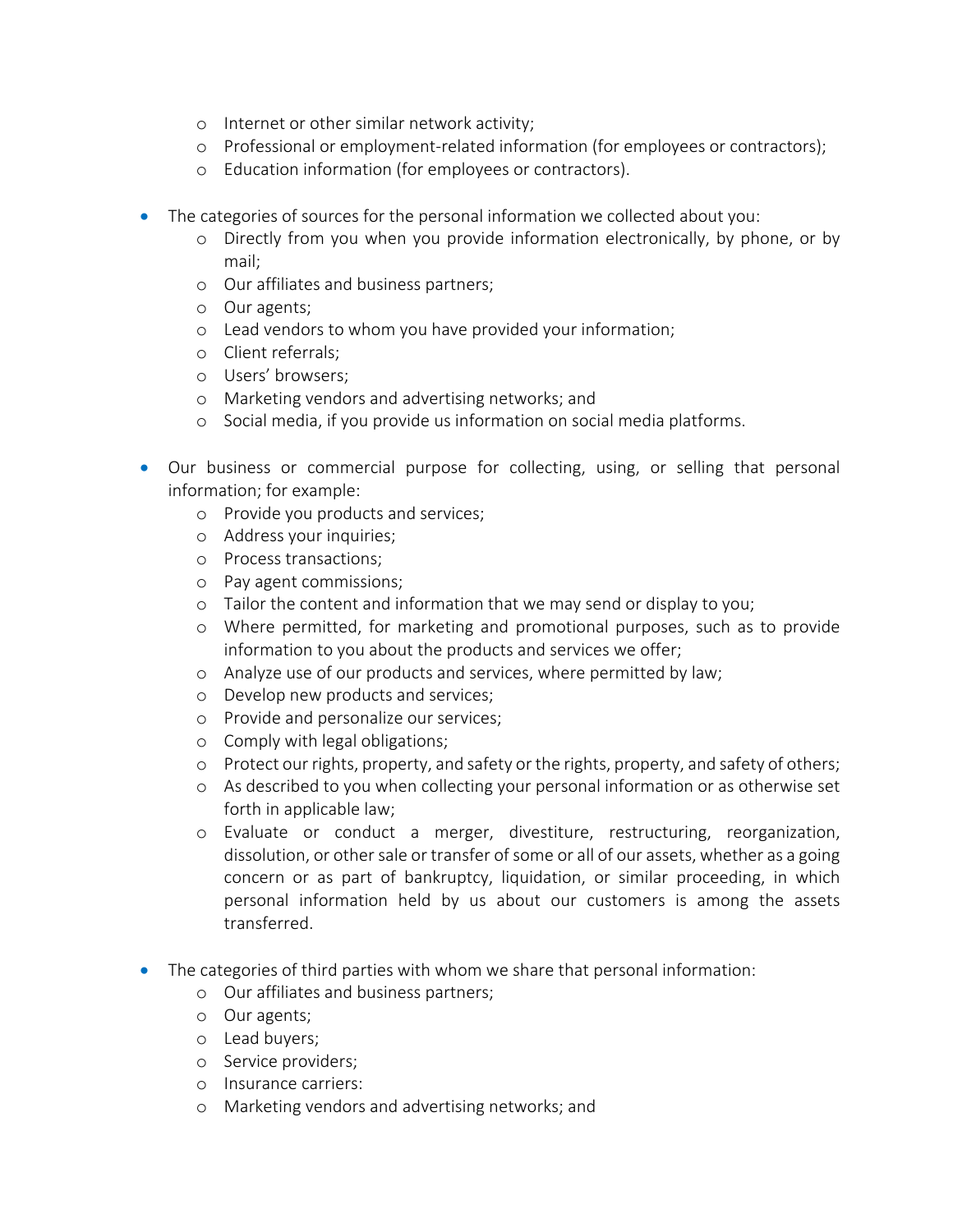- The specific pieces of personal information we collected about you (also called a data portability request);
- If we sold or disclosed your personal information for a business purpose, two separate lists disclosing:
	- o Sales, identifying the personal information categories and specific information that each category of third-party recipient purchased; and
	- o Disclosures for a business purpose, identifying the personal information categories and specific information that each category of third-party recipient obtained.

#### Deletion Request Rights

You have the right to request that the Company delete any of your personal information that we collected from you and retained, subject to certain exceptions. For example, the Company is not required to delete your personal information if it is necessary for the Company to maintain your personal information in order to:

- Complete the transaction for which the personal information was collected, provide a good or service requested by you, or reasonably anticipated within the context of the Company's ongoing business relationship with you, complete the payment of agent commissions, or otherwise perform a contract between the Company and you;
- Detect security incidents, protect against malicious, deceptive, fraudulent, or illegal activity; or prosecute those responsible for that activity;
- Debug to identify and repair errors that impair existing intended functionality;
- To enable solely internal uses that are reasonably aligned with your expectations based on your relationship with the Company;
- Comply with a legal obligation;
- Otherwise use your personal information, internally, in a lawful manner that is compatible with the context in which you provided the information.

Once we receive and confirm your verifiable consumer request (see Exercising Your Rights below), we will delete (and direct our service providers to delete) your personal information from our records, unless an exception applies under the CCPA.

#### Right to Opt-Out of Sales

As noted above, we may "sell" your personal information, as that term is broadly defined under the CCPA. You have the right to request that we not sell your personal information to third parties ("opt-out") by contacting us at the toll-free number or website listed below.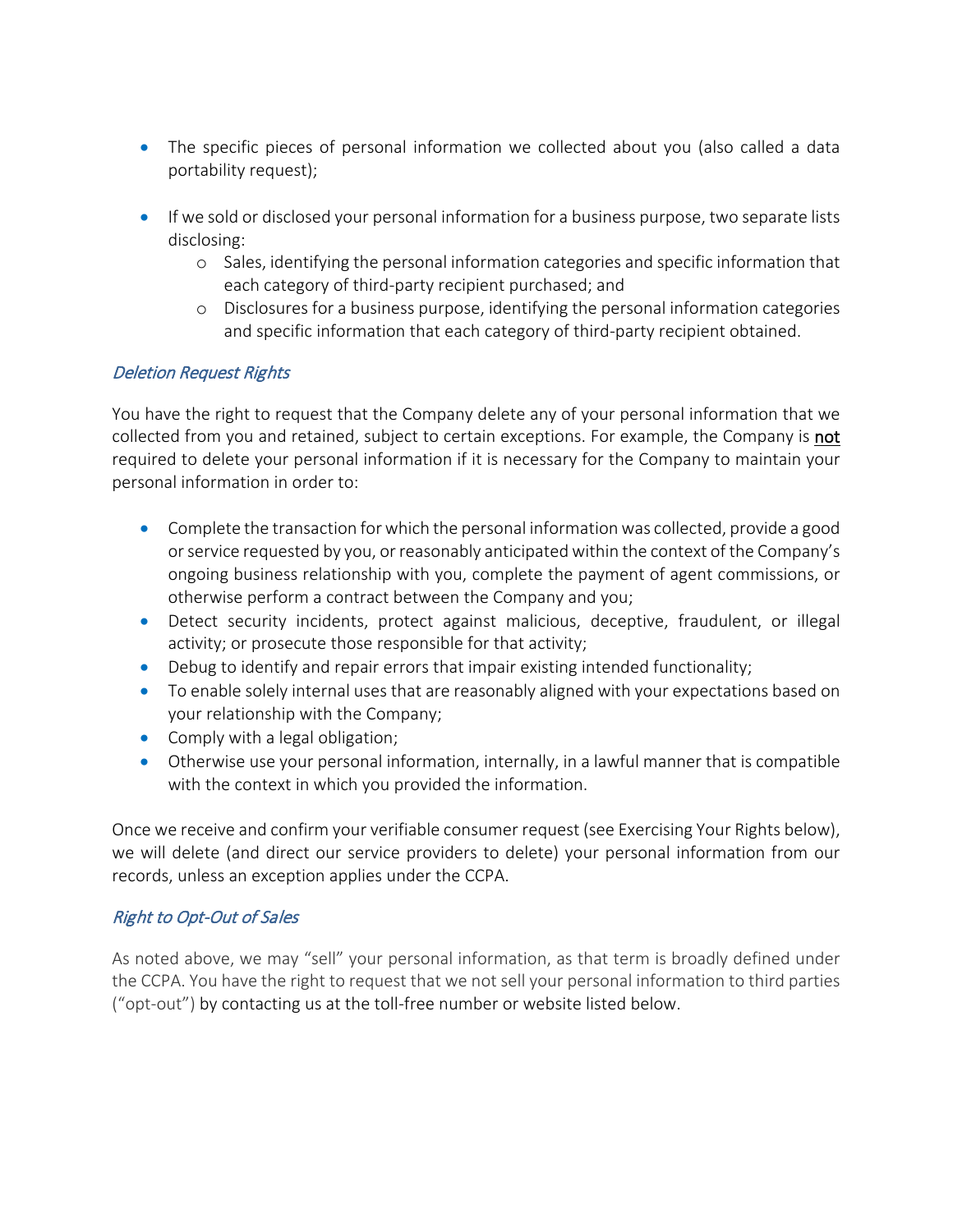#### Rights of Children Under the Age of 16

We do not sell the personal information of consumers we actually know are less than 16 years of age. If you are 16 years of age or older, you have the right to direct us to not sell your personal information at any time. You may exercise this right by contacting us as described below.

#### Exercising Your Rights

Only you, or a person registered with the California Secretary of State that you authorize to act on your behalf, may make a verifiable consumer request related to your personal information. You may also make a verifiable consumer request on behalf of your minor child.

You may only make a verifiable consumer request for access or data portability twice within a 12 month period. The verifiable consumer request must:

- Provide sufficient information that allows us to reasonably verify you are the person about whom we collected personal information or an authorized representative; and
- Describe your request with sufficient detail that allows us to properly understand, evaluate, and respond to it.

We cannot respond to your request or provide you with personal information if we cannot verify your identity or authority to make the request and confirm the personal information relates to you. Making a verifiable consumer request does not require you to create an account with us. We will only use personal information provided in a verifiable consumer request to verify the requestor's identity or authority to make the request.

To exercise the access, opt-out, and/or deletion rights described herein, you may call the toll free number below or visit our website:

- Toll Free Number: Please submit a verifiable consumer request to us by calling us at 1-888-914-9661 and use PIN 378314; please leave a detailed message including:
	- vour name
	- vour address
	- **U.** our company name Copeland Insurance Group
- Website: To exercise any of these rights, you may submit a request to us by visiting the following webpage [Copeland Insurance Group Privacy Portal](https://privacyportal.onetrust.com/webform/ee1cd67a-fc19-4a8a-a048-465b10a9fefd/15522bf7-d68c-4f6e-ad56-340ffa0f1af1)

#### Response Timing and Format

We endeavor to respond to a verifiable consumer request within 45 days of its receipt. If we require more time, we will inform you of the reason and extension period in writing. We will deliver our written response by mail or electronically, at your option.